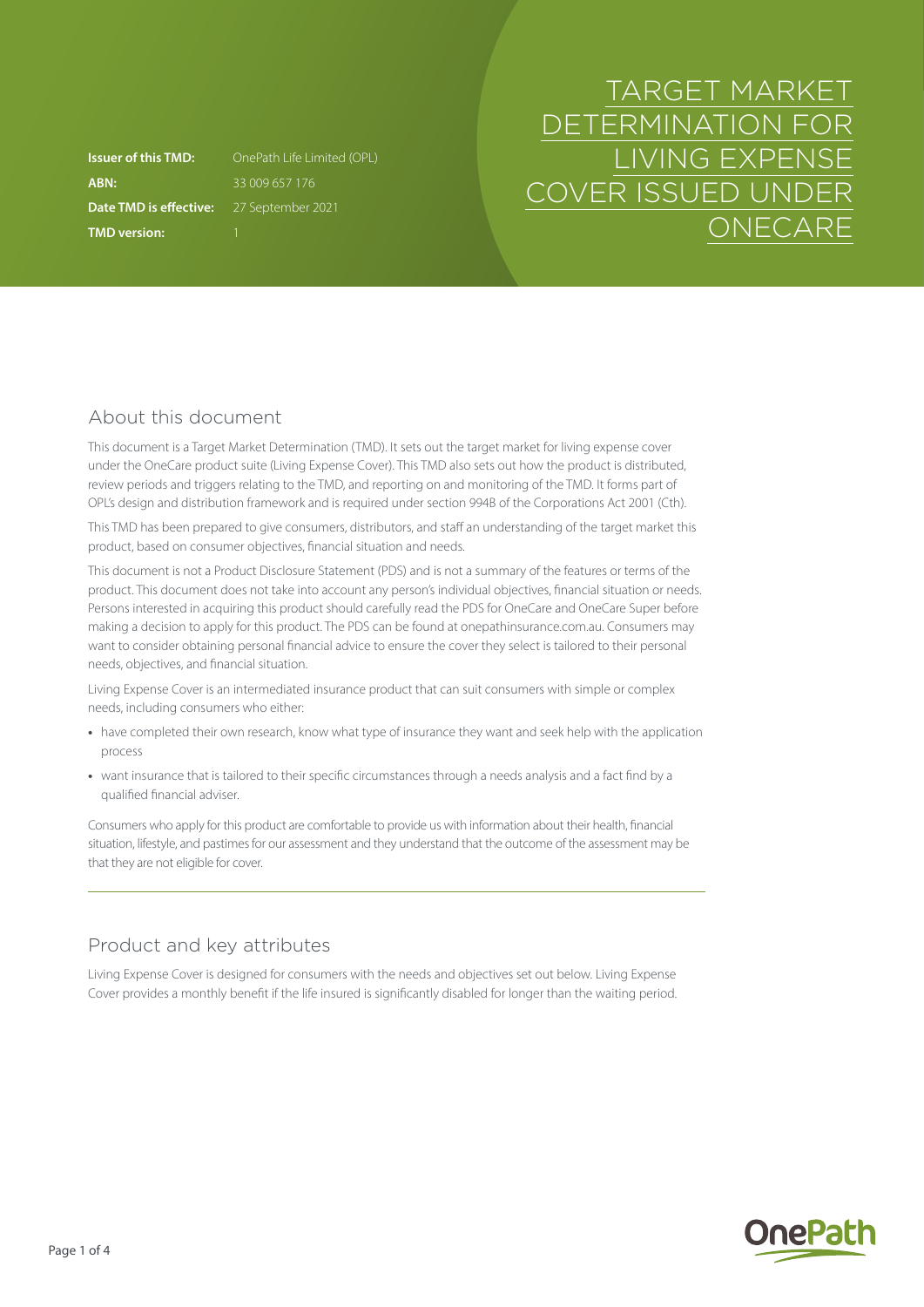#### **Needs and objectives**

Living Expense Cover is designed to provide financial protection for consumers who have regular and ongoing financial commitments that will need to be met in the event of a temporary or long-term disability.

It is designed for consumers who do not have an income, such as home-makers and retirees. Cover can be tailored to their needs, requiring selection of an appropriate waiting period and benefit period, depending on the expected household cash-flow impact of a disability, home adjustments or maintaining lifestyle.

Broadly, the target market is consumers who have or expect to have outstanding financial commitments that will not be met in the event they suffer a temporary or long-term disability and who have capacity to pay premiums on an ongoing basis. As the product pays monthly expenses it is likely to meet the needs, or go towards meeting the needs, of consumers in the target market.

#### **Eligibility requirements**

When applying for Living Expense Cover, consumers must satisfy all of the following:

- **•** are aged between 19 and 75
- **•** are in Australia
- have Australian residency or are in the process of applying for permanent Australian residency.

Living Expense Cover is subject to our assessment of health, financial information, and pastimes:

- **•** consumers with pre-existing health conditions may not be eligible for cover
- **•** consumers who participate in high risk pastimes may not be eligible for cover.

#### **Financial capacity**

Living Expense Cover is designed for consumers who have the financial capacity to purchase it and to hold it over the timeframe identified for financial protection, ie. a consumer who has the financial capacity to pay premiums in accordance with the chosen premium structure, fees, and government charges. This is important for these two reasons:

- **•** the cost of cover will generally increase over time
- **•** cover will be cancelled, and the life insured won't be covered, if premiums are not paid.

Appropriate consumers will thus meet some or all of the following criteria:

- **•** have personal savings
- **•** have other means to fund premiums, fees, and government charges, such as family or other relationships.

#### **Key exclusions**

We will not pay a benefit under Living Expense Cover is a claim is caused either directly or indirectly by any of the following:

- **•** an intentional self-inflicted act
- **•** anything happening to the life insured in war. However, this exclusion does not apply to the Death Benefit.

This product may be subject to additional exclusions, based on our assessment of an application.

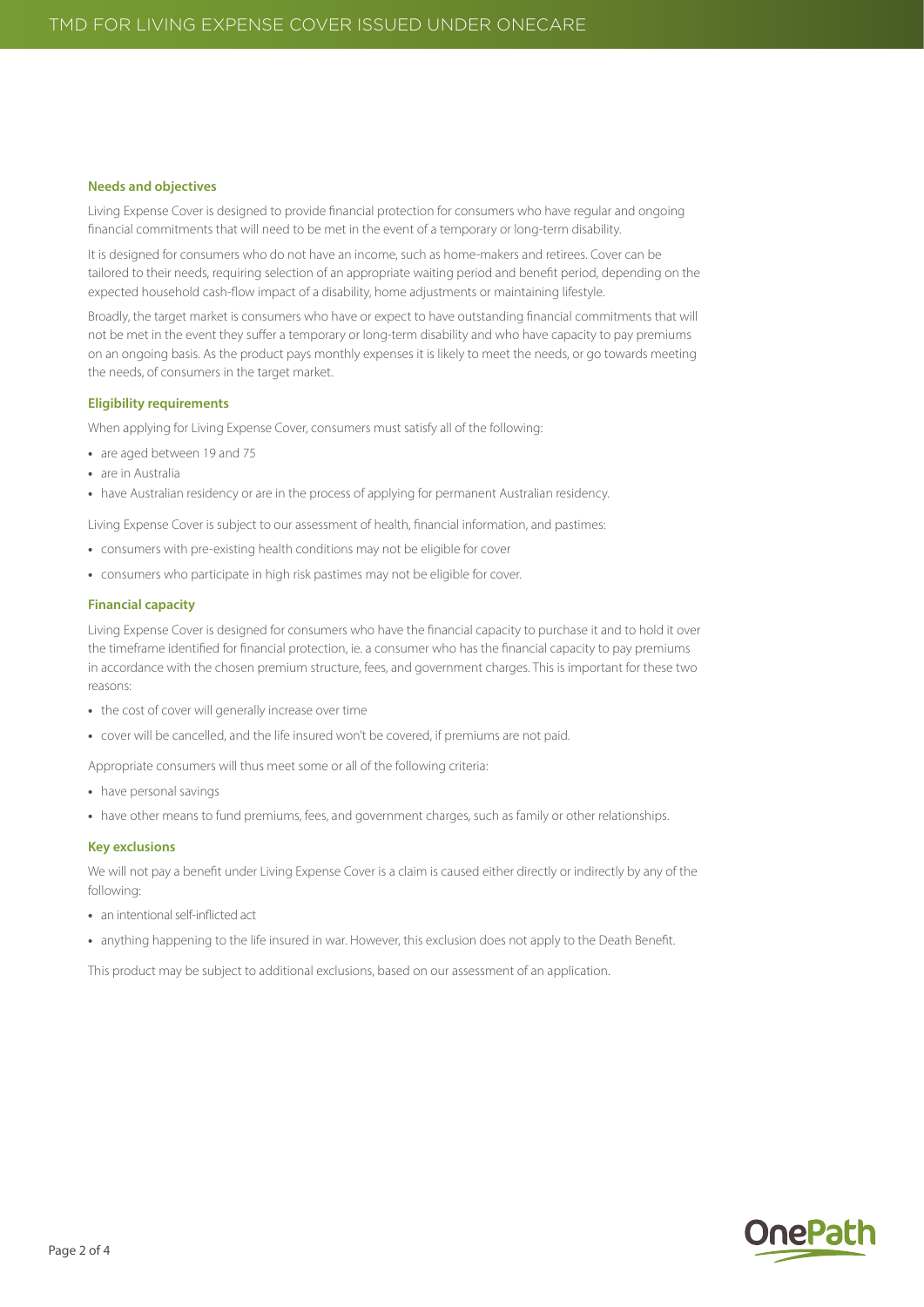### Conditions and restrictions on distribution

In light of the obligations under Part 7.8A of the Corporations Act (product design and distribution obligations), an application for Living Expense Cover must be submitted by a Distributor who is operating under an AFSL with appropriate authorisations. The Distributor may only submit applications for consumers who satisfy all of the following:

- **•** have received a current OneCare and OneCare Super PDS
- **•** have been given personal or general financial advice
- **•** are in Australia
- have Australian residency or are in the process of applying for permanent Australian residency.

The Distributor should not sell this product to a consumer who is unlikely to ever be eligible to claim the benefits under the policy.

These distribution conditions for Living Expense Cover are appropriate and will assist in distribution being directed towards the target market.

#### Personal advice

Consumers that obtain personal advice are more likely to be in the target market for Living Expense Cover because advisers have a duty to comply with the statutory best interests duty when providing personal advice.

The Distributor is expected to take into account any relevant information obtained about the consumer's financial situation, to ensure that Living Expense Cover is sold in accordance with this TMD. Relevant information could include (but is not limited to):

- **•** dependants
- **•** other insurance
- **•** debts.

#### General advice

Consumers that obtain general advice are more likely to be in the target market if Distributors distribute the product in alignment with the issuer's distribution conditions relating to the relevant distribution channel, ie.

- **•** consumer has been provided with general advice in relation to this product
- **•** this product is only distributed to consumers who have completed their own research, know what type of insurance they want and seek help with the application process.